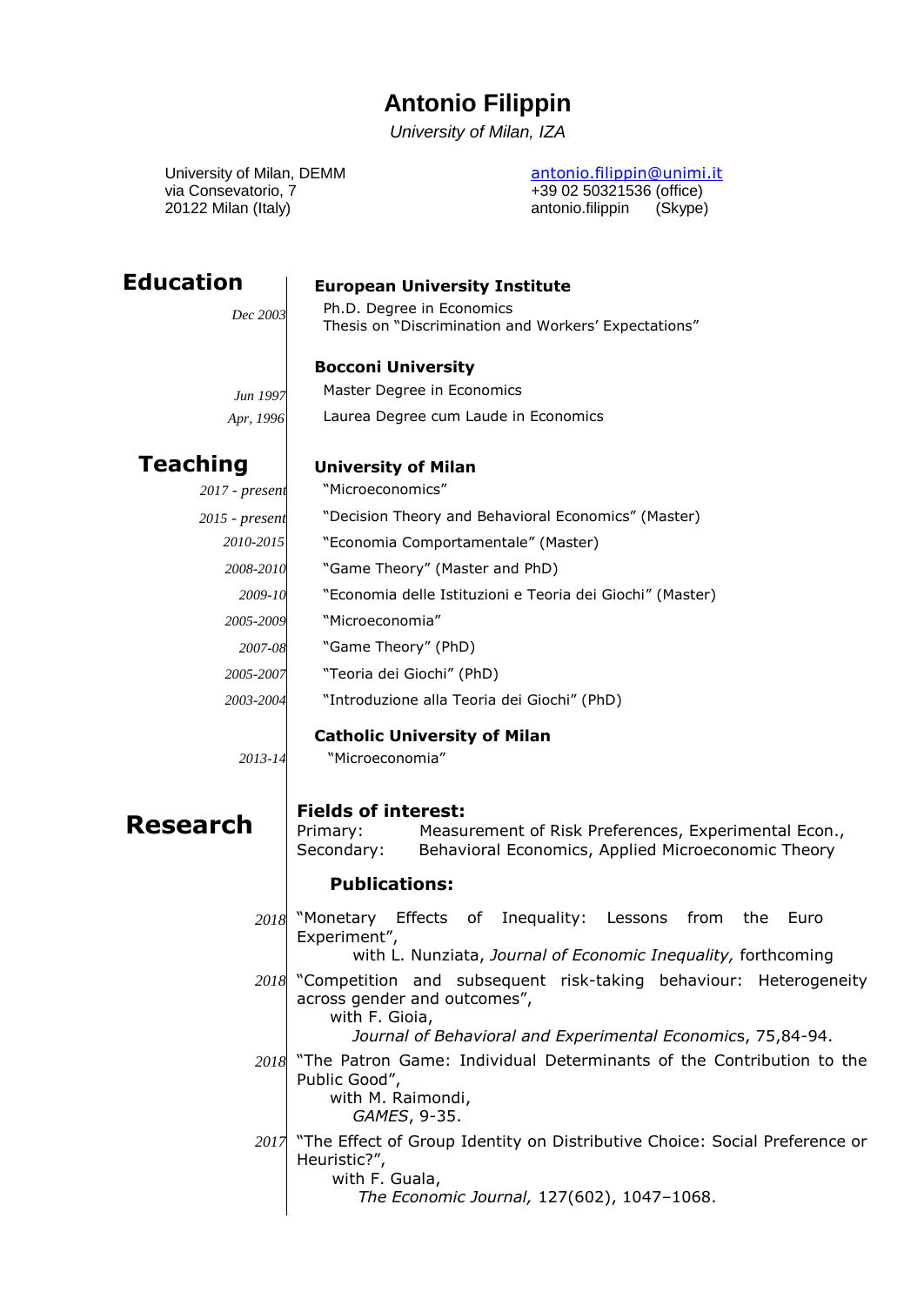|                                                                                            | 2017               | "The Sound of Others: Surprising Evidence of Conformist Behavior",<br>with P. Crosetto<br>Southern Economic Journal, 83 (4), 1038-1051.                                                 |
|--------------------------------------------------------------------------------------------|--------------------|-----------------------------------------------------------------------------------------------------------------------------------------------------------------------------------------|
|                                                                                            |                    | 2017 "Group Identity as a Social Heuristic: An Experiment with Reaction Times",<br>with F. Guala<br>J. of Neuroscience Psychology and Economics, 10(4), 153-166                         |
| Departmental prize for the best<br>paper published in 2016                                 |                    | 2016 "A Reconsideration of Gender Differences in Risk Attitudes",<br>with P. Crosetto,<br>Management Science, 62(11), 3138-3160                                                         |
|                                                                                            |                    | 2016 "Click'n'Roll: no Evidence for Illusion of Control",<br>with P. Crosetto<br>De Economist, 164(3), 281-295                                                                          |
|                                                                                            |                    | 2016 "The Patron Game with Heterogeneous Endowments: A Case against<br>Inequality Aversion",<br>with M. Raimondi,<br>De Economist, 164(1), 69-81                                        |
| Editors' prize for the best paper $2016$<br>published in Experimental<br>Economics in 2016 |                    | "A Theoretical and Experimental Appraisal of Four Risk Elicitation<br>Methods",<br>with P. Crosetto,<br>Experimental Economics, 19(3), 613-641                                          |
|                                                                                            | 2015               | "Economic Behavior under Alcohol Influence: An Experiment<br>on Time Preferences, Risk Taking, and Altruism"<br>with L. Corazzini and P. Vanin,<br>PloS ONE, 10(4), e0121530            |
|                                                                                            |                    | 2015 "A Study of Outcome Reporting Bias Using Gender Differences<br>in Risk Attitudes",<br>with P. Crosetto and J. Heider,<br>CESifo Economic Studies, 61(1), 239-262                   |
|                                                                                            |                    | 2015 "Positive Assortative Matching: Evidence from Sports Data",<br>with J. van Ours,<br>Industrial Relations, 54(3), 401-421.                                                          |
|                                                                                            |                    | 2013 "The effect of tax enforcement on tax morale",<br>with C. Fiorio and E. Viviano,<br>European Journal of Political Economy, 32, 320-331                                             |
|                                                                                            |                    | 2013 "The Bomb Risk Elicitation Task",<br>with P. Crosetto,<br>Journal of Risk and Uncertainty 47(1), 31-65                                                                             |
|                                                                                            |                    | 2013 "The Power of Costless Discrimination: Group Identity and<br>Unequal Outcomes",<br>with F. Guala,<br>Experimental Economics, 16(3), 285-305                                        |
|                                                                                            |                    | $2013$ "The Effect of .99 Price Endings on Consumer Demand: An Example of<br>Confounding Factors Surviving in Field Experiments,"<br>Journal of Economics and Management, 9(2), 211-229 |
|                                                                                            |                    | 2012 "Family Background, Self-Confidence and Economic Outcomes",<br>with M. Paccagnella,<br>Ec. of Education Review, 31, 824-834                                                        |
|                                                                                            |                    | 2011 "Should you compete or cooperate with your classmates",<br>with M. Bratti and D. Checchi,<br>Education Economics, 19(3), 275-289                                                   |
|                                                                                            | 2011 <sup>-1</sup> | "Homo Oeconomicus: Creatura Mitologica o Parte di Noi?"<br>In Psicoeconomia della Vita Quotidiana (C.Lucchiari,<br>G. Pravettoni, 139-54.                                               |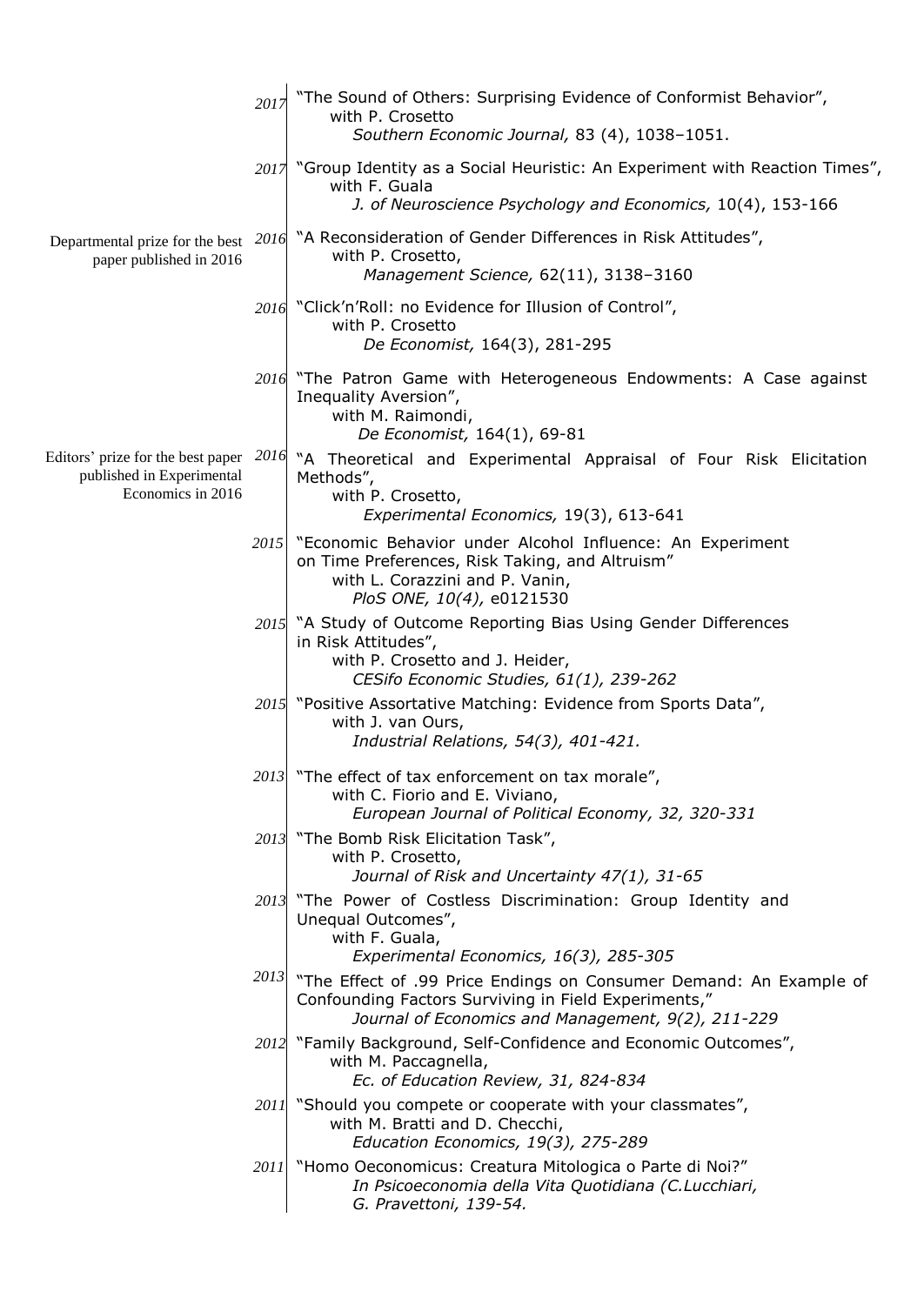| 2007                | "Geographical differences in Italian students' mathematical<br>competences: Evidence from PISA 2003,"<br>with M.Bratti e D.Checchi,<br>Giornale degli Economisti, 66:3, 299-333       |
|---------------------|---------------------------------------------------------------------------------------------------------------------------------------------------------------------------------------|
|                     | 2007 "Da dove vengono le competenze degli studenti?"<br>with M. Bratti e D. Checchi, il Mulino ed.                                                                                    |
|                     | 2007 "Disuguaglianza e Sindacalizzazione"<br>with M. Bratti e D. Checchi,<br>In L'Economia e la Politica: Saggi in onore di Michele Salvati,<br>G.Dosi and M.C. Marcuzzo eds, 201-217 |
| 2006                | "Le competenze degli studenti italiani quindicenni. Il ruolo del divario<br>territoriale"<br>with M. Bratti e D. Checchi,<br>Rivista delle Politiche Sociali, 4, 93-112               |
|                     | $2005$ "Gender Wage Gap in Expectations and Realizations"<br>with A. Ichino,<br>Labour Economics, 12 (1), 125-145                                                                     |
|                     | 2005 "La Persistenza della discriminazione: un esperimento del laboratorio"<br>In Per un'analisi critica del mercato del lavoro, a cura di Brucchi<br>Luchino, 1715-179               |
| 2004                | "An Experimental Study of the POUM Hypothesis"<br>with D. Checchi,<br>Research on Economic Inequality, 11, 115-136                                                                    |
|                     | <b>Manuscripts under review:</b>                                                                                                                                                      |
|                     | 2019 "Risk Aversion and Information Aggregation in Asset Markets",<br>with M. Mantovani                                                                                               |
|                     | 2019 "The effect of reporting multiple private information outcomes<br>on the inclination to cheat",<br>with S. Casal                                                                 |
|                     | 2019 "Safe options induce gender differences in risk attitudes",<br>with P. Crosetto                                                                                                  |
| <b>Professional</b> |                                                                                                                                                                                       |
| <b>Experience</b>   | Università degli Studi di Milano                                                                                                                                                      |
| $2016$ - present    | Associate Professor                                                                                                                                                                   |
| 2006 - 2016         | Assistant Professor                                                                                                                                                                   |
| 2002 - 2006         | Post-Doctoral Research Fellow                                                                                                                                                         |
| ther Activities     | Visiting                                                                                                                                                                              |

- **Other Ad**
- **-** GAEL, University of Grenoble (2015)
- **-** Max Planck Institute of Economics (Jena) (2012, 2013)
- **-** IZA (Bonn) (2005)

#### **Invited speaker**

- 2018 | Institutions in Context: Gender Equality and Policy, *Tampere, Finland*
- **-** Workshop on Gender Issues in Experimental Econ., *Alicante, Spain 2014*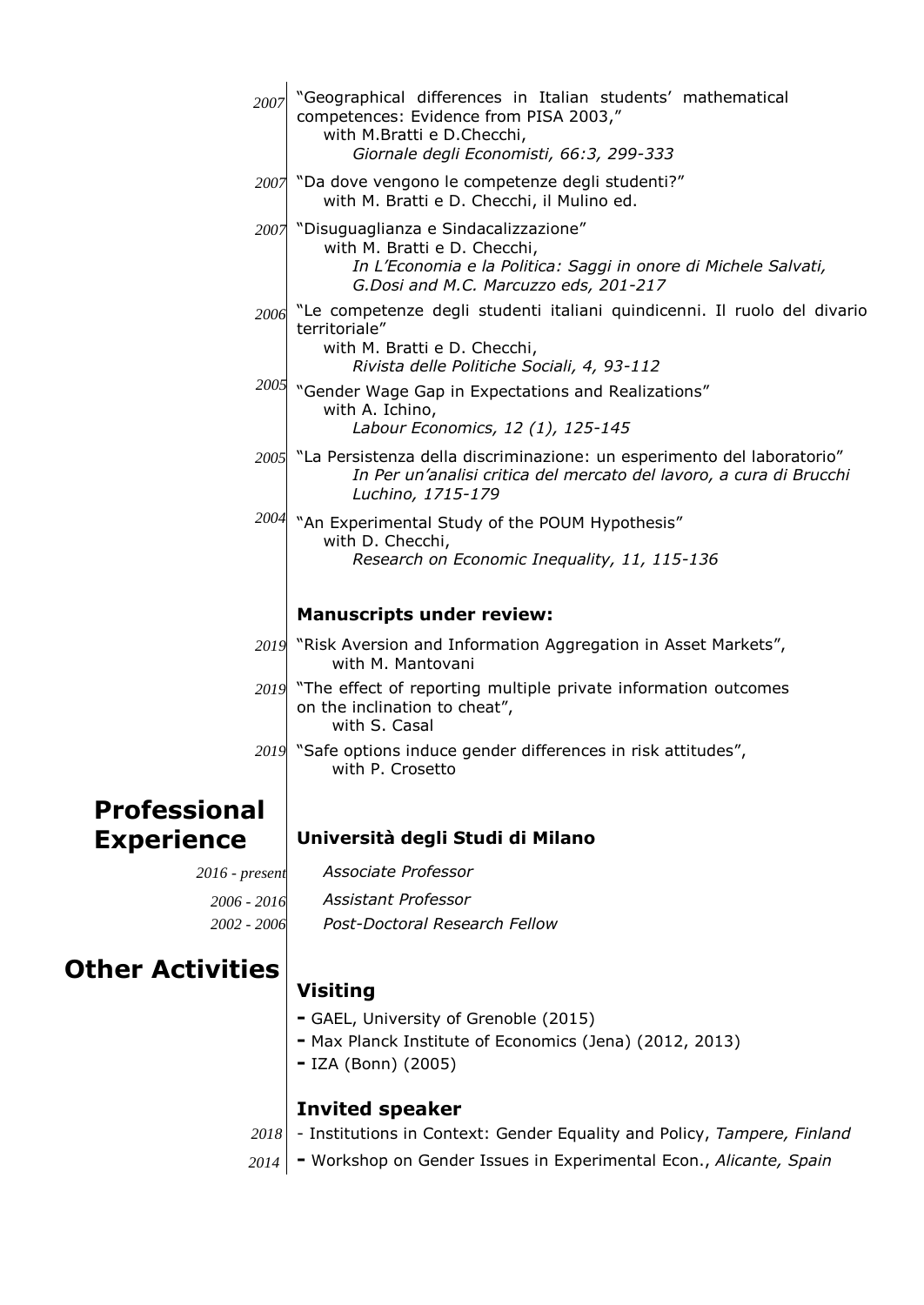### **Organization of international conferences**

- 3 rd Meeting of the Behavioral and Experimental Econ. Network, *Milan 2019*
- 8th Conference of the Southern European Experimentalist Team (SEET), Cagliari *2017*

#### **(Principal investigator) Grants**

- Institution: International Foundation for Research in Experimental Economics (IFREE) Project: "An Experimental Test of Prediction Markets" (with Marco Mantovani) 10.000\$ *2017*
- Institution: Einaudi Institute for Economics and Finance (EIEF) Project: "The Measurement of Risk Attitudes in the Field: an Application to Disordered Gambling." 10.000€ *2014*
- Institution: Paris-Dauphine University, ENSAE, CEA, Groupama Project: "The Measurement of Risk Attitudes in the Field." 10.000€ *2014*

# **Associations**

**President** of the Southern European Experimentalist Team (SEET) Member of the Scientific Committee of the Southern European *2018 - present 2012 - present*

> Experimentalist Team (SEET) Member of the Economic Science Association (ESA)

Member of the Econometric Society

# **Honours, Prizes**

| 2016 | Editors' prize for the best paper published in Experimental Economics |
|------|-----------------------------------------------------------------------|
| 2016 | Departmental Prize for the best paper published                       |

#### **Conferences and workshops (last 10 years): Presenter**

2019

| ---- |                                                                              |
|------|------------------------------------------------------------------------------|
|      | Workshop "The Neoclassical Repair Shop and its Alternatives," Berlin, Germ.  |
|      | 10 <sup>th</sup> Southern European Experimentalist Team (SEET), Ibiza, Spain |

- 2018
- 13 th Nordic Conf. on Behavioral and Exp. Econ., *Odense, Denmark*
- *-* Economic Science Association (ESA) World meeting, *Berlin, Germany*
- 9 th Southern European Experimentalist Team (SEET), *Cagliari, Italy*

*-* 5 th Intern. Meeting on Exper. and Behavioral Social Sciences, *Florence, Italy* 2017

- 12th Nordic Conf. on Behavioral and Exp. Econ., *Gothenburg, Sweden*
- *-* Economic Science Association (ESA) European meeting, *Vienna, Austria*
- *-* 4 th Intern. Meeting on Exper. and Behavioral Social Sciences, *Barcelona, Spain*
- 8 th Southern European Experimentalist Team (SEET), *Cagliari, Italy*
- 2016
	- Economic Science Association (ESA) World meeting, *Jerusalem, Israel*
	- *-* ASFEE Conference 2016*, Cergy-Pontoise, France*
- *-* 3 rd Intern. Meeting on Experimental and Behavioral Social Sciences, *Rome*
- 7 th Southern European Experimentalist Team (SEET), *Malta*
- 2015
	- *-* IAREP- SABE Conference 2015, *Sibiu, Romania*
	- *-* ASFEE Conference 2015*, Paris, France*
- *-* 2 nd Intern. Meeting on Experimental & Behavioral Social Sciences, *Oxford, UK*
- *-* The 2nd London Experimental Workshop*, London, UK*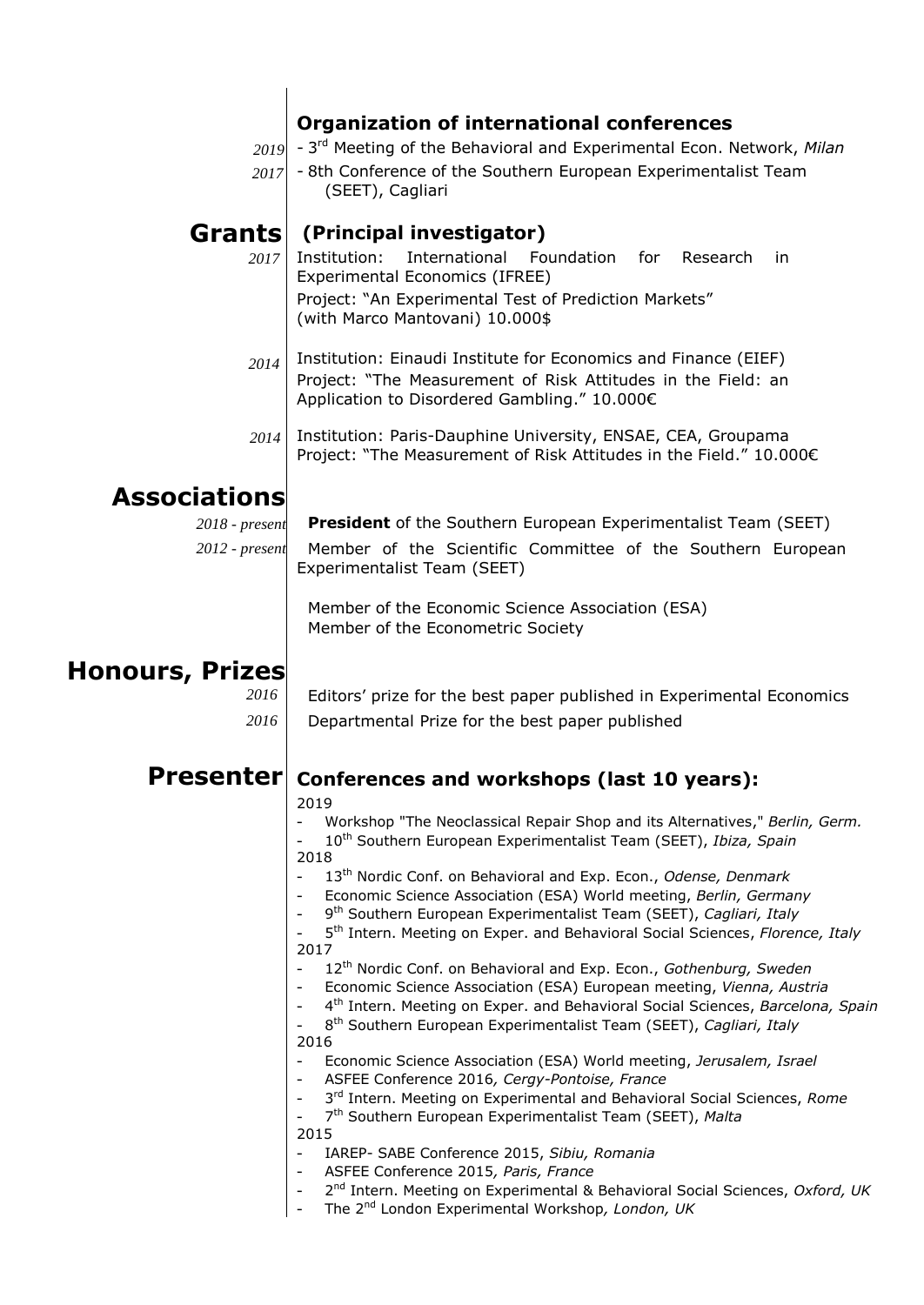- 6 th Southern European Experimentalist Team (SEET), *Gran Canaria, Spain* 2014

- 9 th Nordic Conf. on Behavioral and Exp. Econ., *Aarhus, Danmark*
- European Association of Labour Econ. (EALE), *Ljubljiana, Slovenia*

- ESA European meeting, *Prague, Czech Republic*

*-* Foundation of Utility and Risk, *Rotterdam, the Netherlands*

*-* The London Experimental Workshop*, London, UK*

2013

- *-* SIE Conference, *Bologna, Italy*
- *-* EUI Alumni Conference, *Florence, Italy*
- *-* 8 th Nordic Conf. on Behavioral and Exp. Econ., *Stockholm, Sweden*
- *- CESifo* workshop, *Venice, Italy*
- Economic Science Association (ESA), *Zurich, Switzerland*
- *-* Conference "Institutions in Context: Inequality" *Tampere, Finland*
- Behavioural and Experimental Economics Workshop*, Florence, Italy*
- Int. Meeting Experimental Behavioural Ec. (IMEBE), *Madrid, Spain* 2012
- *-* 7 th Nordic Conf. on Behavioral and Experimental Ec., *Bergen, Norway*
- *-* Economic Science Association (ESA), *New York, USA*
- 3 rd South. Europ. Experimentalists Meeting (SEET), Lanzarote, *Spain* 2011
- Summer Symposium in Labour Ec. (ESSLE), Ammersee, Germany
- XXXVI Simposio *de* Análisis Económico, *Malaga, Spain*
- 6 th Nordic Conf. on Behavioral and Experimental Ec., *Lund, Sweden*
- Assoc. Italiana Economisti del Lavoro (AIEL) 2011, *Milano, Italy*
- Economic Science Association (ESA) World meeting, *Chicago, USA*
- Int. Meeting Experimental Behavioural Ec. (IMEBE), *Barcelona, Spain*
- Behavioural and Experimental Economics Workshop*, Florence, Italy*
- Southern European Experimentalist Team (SEET), *Agadir, Morocco* 2010
- XXXV *Simposio* de *Análisis Económico*, *Madrid, Spain*
- Association of Southern Economic Theorists (ASSET), *Alicante, Spain*
- 5 th Alhambra Experimental Workshop, *Granada, Spain*
- Int. Workshop on Applied Ec. of Education (IWAEE), *Catanzaro, Italy*
- VII LabSI Workshop, *Siena, Italy*
- IMEBE, Bilbao, Spain

- Southern European Experimentalist Team (SEET), *Marrakech, Morocco* 2009

- Association of Southern Economic Theorists (ASSET), *Istanbul, Turkey*
- 4 th Alhambra Experimental Workshop, *Granada, Spain*
- European Association of Labour Econ. (EALE), *Tallinn, Estonia*
- ESA European meeting, *Innsbruck, AUT*
- *-* "II Gender Economics Workshop," Granada, E
- *-* ESPE conference, *Seville, Spain*

#### **Seminars (last 10 years):**

- *-* University of Innsbruck, 2018, *Innsbruck, Austria*
- *-* RTHW Aachen University, 2018, *Aachen, Germany*
- *-* University of Milan, 2018, *Milan, Italy*
- *-* University of Lund, 2017, *Lund, Sweden*
- *-* Universidad de Alicante, 2016, *Alicante, Spain*
- *-* University of Warsaw, GRAPE, 2015, Warsaw, Poland
- *-* Université Paris-Dauphine, 2015, *Paris, France*
- *-* University of Siena, 2015, *Siena, Italy*
- *-* EIEF Einaudi Institute for Economics and Finance, 2015 *Rome, Italy*
- *-* INRA, University of Grenoble, 2015, *Grenoble, France*
- *-* Institute for the World Economy, 2015, *Kiel, Germany*
- *-* University of Padua, 2014, *Padua, Italy*
- *-* University of Economics in Prague, 2014, *Prague, Czech Republic*
- *-* University of Stirling, 2012, *Stirling, UK*